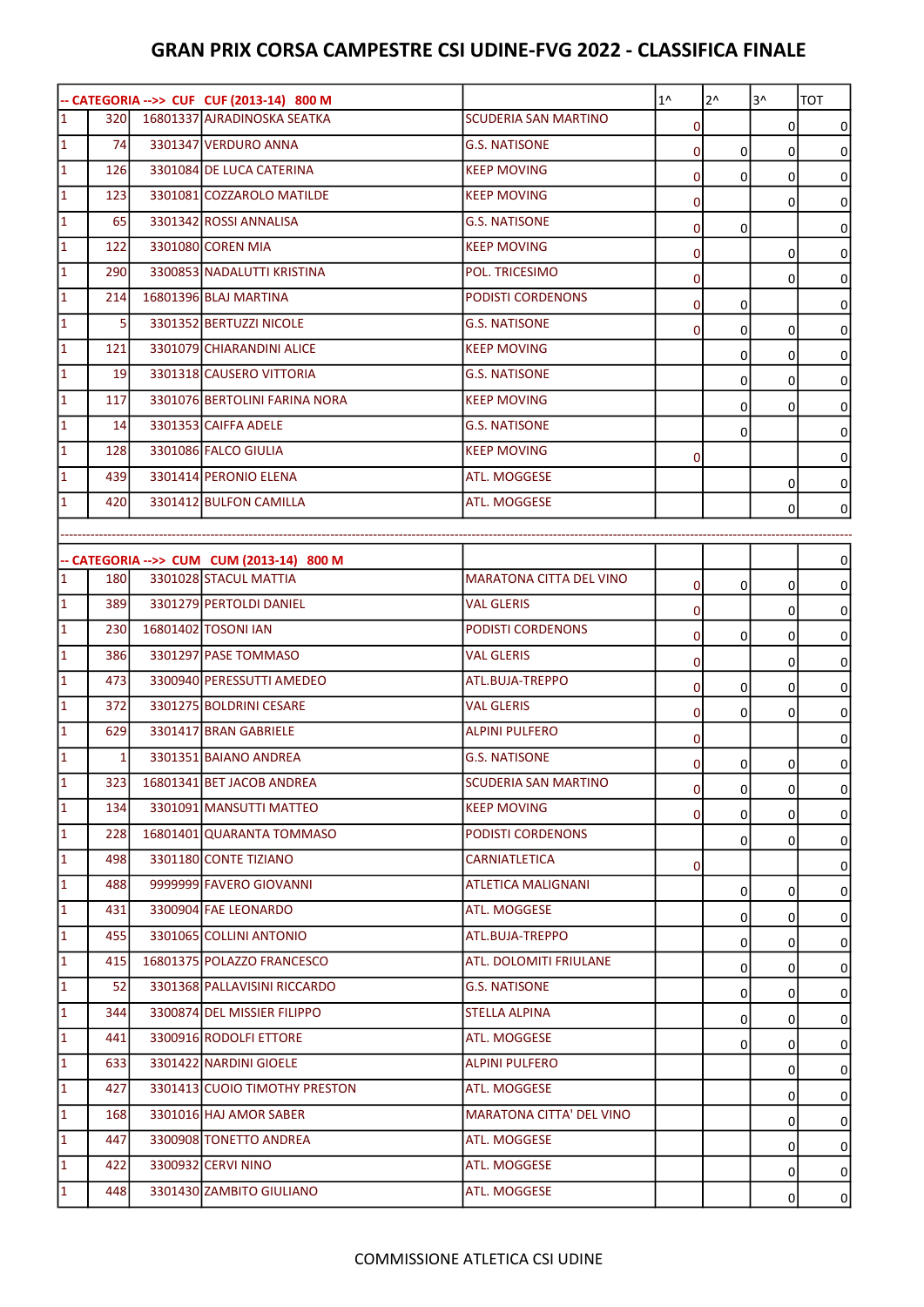$\mathbf{r}$ 

|                                                                                                                                            | -- CATEGORIA -->> EF EF (2011-12) 800 M |                                                                    |                               |     |    |                 |                                                                                                                    |
|--------------------------------------------------------------------------------------------------------------------------------------------|-----------------------------------------|--------------------------------------------------------------------|-------------------------------|-----|----|-----------------|--------------------------------------------------------------------------------------------------------------------|
| $\overline{\mathbf{1}}$                                                                                                                    | 331 I                                   | 16801351 PETRIS ILENIA                                             | <b>SCUDERIA SAN MARTINO</b>   | 35  | 31 | 41              | 107                                                                                                                |
| $\overline{2}$<br>$\overline{\mathbf{3}}$                                                                                                  | 341                                     | 3300871 DE MONTE MARIA                                             | <b>STELLA ALPINA</b>          | 31  | 28 | 32              | 91                                                                                                                 |
|                                                                                                                                            | 388                                     | 3301280 PERTOLDI NICOLE                                            | <b>VAL GLERIS</b>             | 40  |    | 50              | 90                                                                                                                 |
|                                                                                                                                            | 384                                     | 3301278 LA ROCCA STEFANIA                                          | <b>VAL GLERIS</b>             | 28  | 24 | 30              | 82                                                                                                                 |
|                                                                                                                                            | 406                                     | 16801365 ENDRIGO GIULIA                                            | ATL. DOLOMITI FRIULANE        |     | 40 | 38              | 78                                                                                                                 |
|                                                                                                                                            | 12                                      | 3301316 CAGNONE EMMA                                               | <b>G.S. NATISONE</b>          |     | 26 | 45              | 71                                                                                                                 |
|                                                                                                                                            | 405                                     | 16801364 DI NICOLO' LUCIA                                          | <b>ATL. DOLOMITI FRIULANE</b> |     | 35 | 34              | 69                                                                                                                 |
|                                                                                                                                            | 729                                     | 16801527 DA ROS MARTA                                              | <b>PODISTI CORDENONS</b>      | 26  | 8  | 28              | 62                                                                                                                 |
|                                                                                                                                            | 430                                     | 3300910 DAINESE ALICE                                              | ATL. MOGGESE                  |     | 22 | 36              | 58                                                                                                                 |
| 10                                                                                                                                         | 15                                      | 3301602 CANCIANI CECILIA                                           | <b>G.S. NATISONE</b>          | 22  | 20 | 15              | 57                                                                                                                 |
| 11                                                                                                                                         | 29                                      | 3301323 GHIO MICAELA                                               | <b>G.S. NATISONE</b>          | 18  | 16 | 20              | 54                                                                                                                 |
| 12                                                                                                                                         | 526                                     | 3301117 CHIABAI SILVA                                              | <b>DOLCE NORD-EST</b>         |     | 18 | 26              | 44                                                                                                                 |
| 13                                                                                                                                         | 334                                     | 16801354 SALVADOR SOPHIA                                           | <b>SCUDERIA SAN MARTINO</b>   |     | 14 | 24              | 38                                                                                                                 |
| 14                                                                                                                                         | <b>20</b>                               | 3301319 CICUTTINI GAIA                                             | <b>G.S. NATISONE</b>          | 14  | 5  | 11              | 30                                                                                                                 |
| 15                                                                                                                                         | 6                                       | 3301311 BLASUTIG KJARA                                             | <b>G.S. NATISONE</b>          |     | 12 | 18              | 30                                                                                                                 |
| 16                                                                                                                                         | 731                                     | 16801528 DAL BEN TANIA                                             | PODISTI CORDENONS             | 20I | 6  |                 | 26                                                                                                                 |
| 17                                                                                                                                         | 343                                     | 3300873 DEL MISSIER ALICE                                          | <b>STELLA ALPINA</b>          |     | 7  | 13              | 20                                                                                                                 |
|                                                                                                                                            | 533                                     | 3301134 EL KHADRI FARAH                                            | <b>DOLCE NORD-EST</b>         |     | 4  | 10              | 14                                                                                                                 |
|                                                                                                                                            |                                         |                                                                    |                               |     |    |                 |                                                                                                                    |
|                                                                                                                                            | 13                                      | 3301354 CAIFFA AGATA                                               | <b>G.S. NATISONE</b>          |     |    |                 |                                                                                                                    |
| 18<br>19                                                                                                                                   |                                         |                                                                    |                               |     | 3  | 9               | 12                                                                                                                 |
|                                                                                                                                            |                                         |                                                                    |                               |     |    |                 |                                                                                                                    |
|                                                                                                                                            |                                         |                                                                    |                               |     |    |                 |                                                                                                                    |
|                                                                                                                                            | 2291                                    | -- CATEGORIA -->> EM EM (2011-12) 800 M<br>16801393 ROMANIN NICOLO | <b>PODISTI CORDENONS</b>      | 40  |    |                 |                                                                                                                    |
|                                                                                                                                            | 327I                                    | 16801346 COULIBALY HANS SILEX DE PROSPERITE                        | <b>SCUDERIA SAN MARTINO</b>   |     | 50 | 50<br>45        | 140                                                                                                                |
|                                                                                                                                            | 660                                     | <b>3301255 SKOCIR TIM</b>                                          | <b>ALPINI UDINE</b>           | 35  | 41 |                 |                                                                                                                    |
|                                                                                                                                            | 387                                     | 3301282 PASINI TOMMASO                                             | <b>VAL GLERIS</b>             | 28  | 36 | 36              |                                                                                                                    |
|                                                                                                                                            | $\overline{4}$                          | 3301310 BARBIANI ANDREA                                            | G.S. NATISONE                 | 26  | 34 | 38              |                                                                                                                    |
|                                                                                                                                            | <b>380</b>                              | 3301276 GASCO CRISTIANO                                            | VAL GLERIS                    |     | 38 | 41              |                                                                                                                    |
|                                                                                                                                            | 407                                     | 16801366 FANNA MATTEO                                              | ATL. DOLOMITI FRIULANE        | 24  | 30 | 24              |                                                                                                                    |
|                                                                                                                                            | 45                                      | 3301603 MAURO LEONARDO                                             | G.S. NATISONE                 |     | 26 | 34              |                                                                                                                    |
|                                                                                                                                            | <b>2891</b>                             | 3300854 NADALUTTI LEONARDO                                         | POL. TRICESIMO                | 18  | 22 | 16              |                                                                                                                    |
|                                                                                                                                            | 471                                     | 3301110 NASCIMBENI ELIA                                            | ATL.BUJA-TREPPO               | 22  |    | 30 <sup>2</sup> |                                                                                                                    |
|                                                                                                                                            | 285                                     | 3301194 MAURO ANDRIJ                                               | POL. TRICESIMO                |     | 28 | 22              |                                                                                                                    |
|                                                                                                                                            | 72                                      | 3301374 TRINCO MATTIA                                              | G.S. NATISONE                 | 16  | 17 | 10 <sup>1</sup> |                                                                                                                    |
|                                                                                                                                            | 321I                                    | 16801339 AJRADINOSKI ALEMIN                                        | SCUDERIA SAN MARTINO          |     | 24 | 18              |                                                                                                                    |
|                                                                                                                                            | 524                                     | 3301125 BUTNARIU CRISTIAN DENIS                                    | <b>DOLCE NORD-EST</b>         | 20I |    | 13              |                                                                                                                    |
|                                                                                                                                            | 433                                     |                                                                    | ATL. MOGGESE                  |     | 18 | 12              |                                                                                                                    |
| $\overline{\mathbf{1}}$<br>2<br>3<br>$\overline{4}$<br>5<br>6<br>$\overline{7}$<br>8<br>$\overline{9}$<br>10<br>11<br>12<br>13<br>14<br>15 |                                         | 3300905 GARDEL PIETRO                                              |                               |     | 15 | 15              |                                                                                                                    |
| 16                                                                                                                                         | 73                                      | 3301346 VANNELLI SAUL                                              | <b>G.S. NATISONE</b>          |     | 16 | 9 <sup>1</sup>  | 121<br>100<br>98<br>79<br>78<br>60<br>56<br>52<br>50<br>43<br>42<br>33<br>30 <sup>2</sup><br>30 <sup>2</sup><br>25 |
|                                                                                                                                            |                                         |                                                                    |                               |     |    |                 |                                                                                                                    |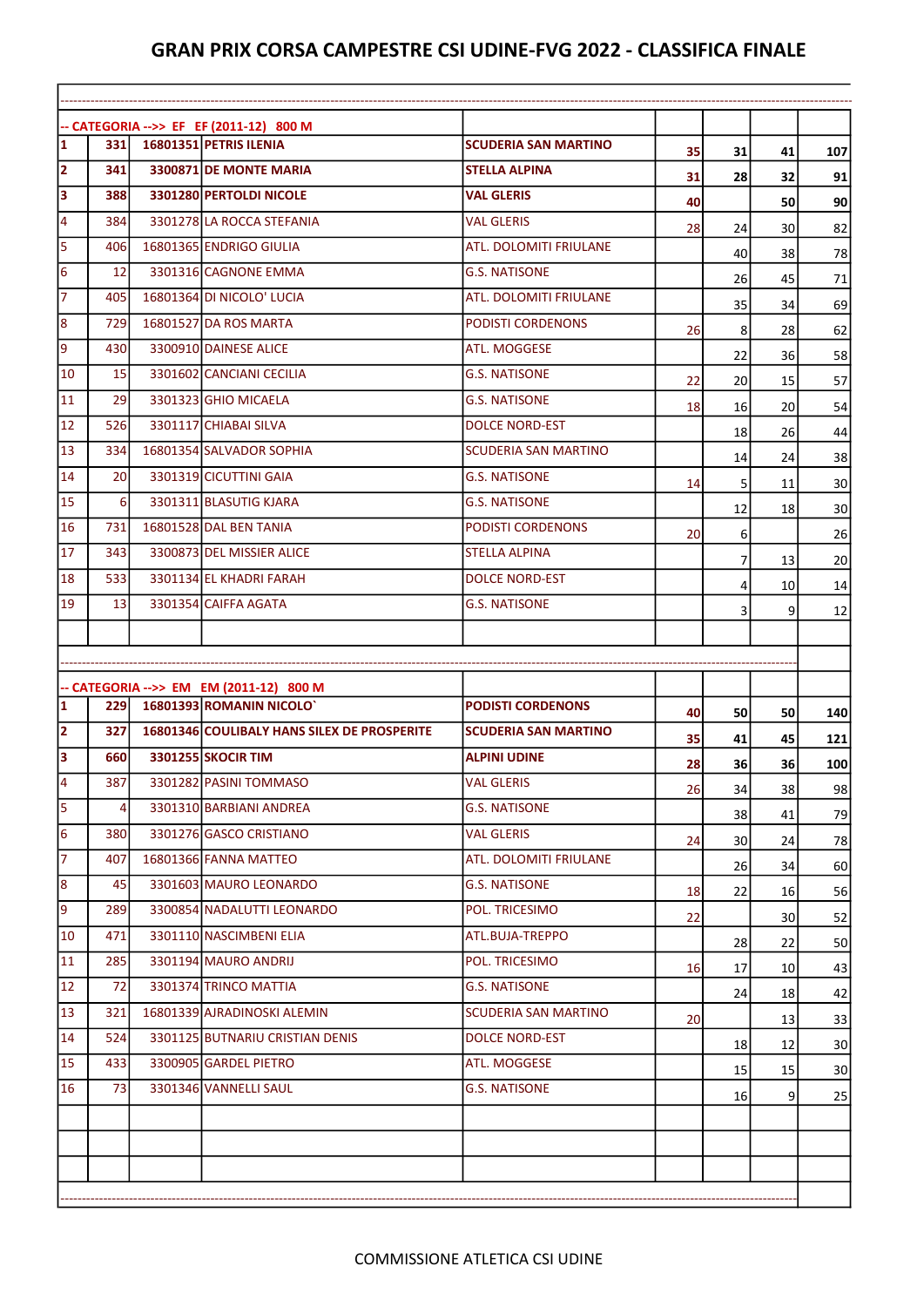|                         |            | -- CATEGORIA -->> RE RE (2009-10) 1150 M |                                |           |                 |    |                 |
|-------------------------|------------|------------------------------------------|--------------------------------|-----------|-----------------|----|-----------------|
| $\overline{\mathbf{1}}$ | <b>365</b> | 3300983 TREU CRISTINA                    | <b>TIMAUCLEULIS</b>            | 40        | 40              | 40 | 120             |
| $\overline{\mathbf{2}}$ | 605        | 3301216 MAINARDIS GRETA                  | <b>A.MORO PALUZZA</b>          | 35        | 35              |    | 70              |
| 3                       | 8          | 3301313 BRAIDA MARIACRISTINA             | <b>G.S. NATISONE</b>           | <b>18</b> | 26              | 24 | 68              |
| 4                       | 636        | 3301241 SDRAULIG GIULIA                  | <b>ALPINI PULFERO</b>          |           | 31              | 28 | 59              |
| 5                       | 658        | 3301254 RUTAR GAJA                       | <b>ALPINI UDINE</b>            |           | 24              | 35 | 59              |
| $6\phantom{1}6$         | 412        | 16801372 PAST GIORGIA                    | <b>ATL. DOLOMITI FRIULANE</b>  | 14        | 28              | 12 | 54              |
| 7                       | 47         | 3301332 MURADORE MATILDE                 | <b>G.S. NATISONE</b>           | 12        | 18              | 18 | 48              |
| $\bf 8$                 | 657        | 3301253 MIKLAVIC KARIN                   | <b>ALPINI UDINE</b>            | 26        |                 | 22 | 48              |
| $\overline{9}$          | 654        | 3301260 KRAGELJ AJDA                     | <b>ALPINI UDINE</b>            | 22        |                 | 26 | 48              |
| 10                      | 650        | 3301258 JAVORSCAK ZOFIJA                 | <b>ALPINI UDINE</b>            | 24        | 22              |    | 46              |
| 11                      | 383        | 3301581 JERMAN SORAJA                    | <b>VAL GLERIS</b>              |           | 20              | 16 | 36              |
| 12                      | 43         | 3301330 MARCHIOL GIULIA                  | <b>G.S. NATISONE</b>           |           | 16              | 5  | 21              |
| 13                      | 429        | 3300922 DAINESE SOFIA                    | ATL. MOGGESE                   |           | 14              | 7  | 21              |
| 14                      | 39         | 3301328 LAURENCIG MAJA                   | <b>G.S. NATISONE</b>           |           | 10 <sub>l</sub> | 6  | 16              |
| 15                      | 55         | 3301369 PITTIONI FLAMINIA                | <b>G.S. NATISONE</b>           |           | 8               | 4  | 12              |
|                         |            |                                          |                                |           |                 |    |                 |
|                         |            | -- CATEGORIA -->> RI RI (2009-10) 1150 M |                                |           |                 |    |                 |
| $\mathbf{1}$            | 71         | 3301345 TRINCO RAFFAELE                  | <b>G.S. NATISONE</b>           | 40        | 40              | 40 | 120             |
| $\overline{2}$          | 99 l       | 3301128 MAURO LORENZO                    | <b>JALMICCO CORSE</b>          | 28        | 28              | 35 | 91              |
| 3                       | 409        | 16801368 FRESCHI MARCO                   | <b>ATL. DOLOMITI FRIULANE</b>  | 35        | 35              |    | 70              |
| 3                       | 31         | 3301325 GOSGNACH THOMAS                  | <b>G.S. NATISONE</b>           | 24        | 20              | 26 | 70              |
| 5                       | 560        | 3301399 DE FAVERI GIACOMO                | A.2000 CODROIPO                | 31        | 31              |    | 62              |
| $6\overline{6}$         | 444        | 3300914 SCEMA GABRIELE                   | ATL. MOGGESE                   | 26        | 14              | 22 | 62              |
| $\overline{7}$          | 408        | 16801367 FOSCHIANI DIEGO                 | ATL. DOLOMITI FRIULANE         | 20        | 22              |    | 42              |
| 8                       | 410        | 16801370 MAZZOLI FABIO                   | <b>ATL. DOLOMITI FRIULANE</b>  | 22        | 18              |    | 40              |
| 9                       | 64         | 3301343 ROSSI GABRIELE                   | <b>G.S. NATISONE</b>           |           | 16              | 24 | 40              |
| 10                      | 742        | 3301662 ZOTTIG MATTEO                    | <b>G.S. NATISONE</b>           |           | 12              | 20 | 32              |
| 11                      | 523        | 3301115 BUTNARIU IVAN                    | <b>DOLCE NORD-EST</b>          |           | 10 <sub>l</sub> | 16 | 26              |
| 12                      | 25         | 3301610 DE ANGELIS GIOVANNI              | <b>G.S. NATISONE</b>           | <b>16</b> |                 | 7  | 23              |
| 13                      | 326        | 16801345 COULIBALY CHRIST YVAN           | <b>SCUDERIA SAN MARTINO</b>    |           | 8               | 10 | 18              |
|                         |            |                                          |                                |           |                 |    |                 |
|                         |            | -- CATEGORIA -->> CE CE (2007-08) 1150 M |                                |           |                 |    |                 |
| $\mathbf{1}$            | 652        | 3301250 KANALEC VITA                     | <b>ALPINI UDINE</b>            | 24        | 26              | 26 | 76              |
| $\overline{\mathbf{2}}$ | 648        | 3301248 IVANCIC EVITA                    | <b>ALPINI UDINE</b>            | 40        | 35              |    | 75              |
| 3                       | <b>216</b> | 16801397 CHIAROTTO MAJA                  | <b>PODISTI CORDENONS</b>       | 31        | 40              |    | 71              |
| 4                       | 653        | 3301251 KOKOLE PAULA                     | <b>ALPINI UDINE</b>            | 22        | 24              | 21 | 67              |
| 5                       | 607        | 3301218 MARTIN ALESSIA                   | A.MORO PALUZZA                 | 28        | 31              |    | 59              |
| 6                       | 67         | 3301344 SONVILLA CLIZIA                  | <b>G.S. NATISONE</b>           | 20        | 22              | 17 | 59              |
| 7                       | 167        | 3301015 FRANCO MARTA                     | <b>MARATONA CITTA DEL VINO</b> | 18        | 28              |    | 46              |
| 8                       | 543        | 3301139 VIDONI ANNA                      | <b>DOLCE NORD-EST</b>          |           | 16              | 14 | 30 <sup>2</sup> |
| 9                       | 739        | 3301653 DUADEV ANGELICA                  | <b>VELOX PAULARO</b>           |           | 12              | 12 | 24              |
|                         |            |                                          |                                |           |                 |    |                 |
|                         |            |                                          |                                |           |                 |    |                 |
|                         |            |                                          |                                |           |                 |    |                 |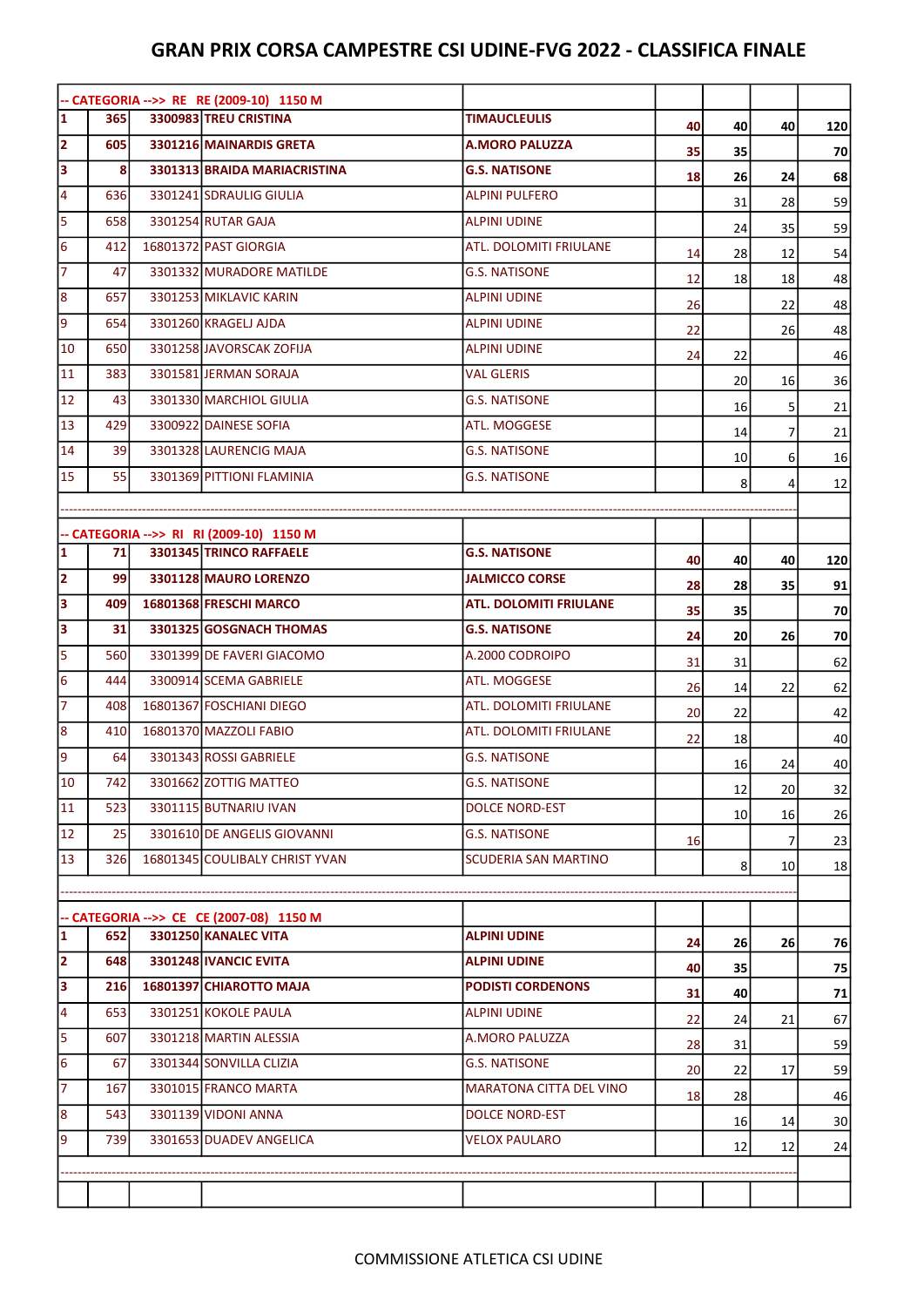|                         |                | -- CATEGORIA -->> CI CI (2007-08) 1800 M                           |                                |          |                 |                 |                 |
|-------------------------|----------------|--------------------------------------------------------------------|--------------------------------|----------|-----------------|-----------------|-----------------|
| $\overline{\mathbf{1}}$ | 647            | 3301247 FRATINA ERAZEM                                             | <b>ALPINI UDINE</b>            | 26       | 28              | 31              | 85              |
| $\overline{\mathbf{2}}$ | 226l           | 16801391 PERIN LORENZO                                             | <b>PODISTI CORDENONS</b>       | 35       | 40              |                 | 75              |
| 3                       | 416            | <b>16801377 ROSA BERNARDINS KEVIN</b>                              | <b>ATL. DOLOMITI FRIULANE</b>  | 30       | 31              |                 | 61              |
| $\overline{\mathbf{4}}$ | 279            | 3300893 LICEN-PORRO FRANCESCO                                      | POL. TRICESIMO                 |          | 24              | 26              | 50              |
| 5                       | 196            | 3301056 DANESIN SAMUELE                                            | PODISMO BUTTRIO                | 23       | 26              |                 | 49              |
| 6                       | 659            | 3301256 SKOCIR ZAN                                                 | <b>ALPINI UDINE</b>            | 21       |                 | 22              | 43              |
| $\overline{7}$          | 155            | 3301004 CANTARUTTI PIETRO                                          | <b>MARATONA CITTA DEL VINO</b> | 19       | 20              |                 | 39              |
| $\boldsymbol{8}$        | 632            | 3301242 FON SEBASTIANO                                             | <b>ALPINI PULFERO</b>          |          | 18              | 19              | 37              |
| 9                       | 40             | 3301367 LAURINO MANUEL                                             | <b>G.S. NATISONE</b>           |          | 16              | 15              | 31              |
|                         |                |                                                                    |                                |          |                 |                 |                 |
|                         |                | -- CATEGORIA -->> AE AE (2005-06) 1800 M                           |                                |          |                 |                 |                 |
| $\overline{\mathbf{1}}$ | 655l           | 3301261 LEBAN JEZ GAJA                                             | <b>ALPINI UDINE</b>            | 19       | 24              | 24              | 67              |
| $\overline{\mathbf{2}}$ | 217            | 16801388 DAL BEN ALESSIA                                           | <b>PODISTI CORDENONS</b>       | 12       | 19              | 15              | 46              |
| 3                       | 154            | 3301005 CANTARUTTI SARA                                            | <b>MARATONA CITTA DEL VINO</b> | 10       | 15              | 12              | 37              |
| 4                       | 303            | 3301431 VATTOLO BEATRICE                                           | POL. TRICESIMO                 | 15       |                 | 19              | 34              |
|                         |                |                                                                    |                                |          |                 |                 |                 |
|                         |                | -- CATEGORIA -->> AI AI (2005-06) 3150 M                           |                                |          |                 |                 |                 |
| $\mathbf{1}$            | 244            | 16801312 DE BIASIO PIETRO                                          | <b>POL. MONTEREALE</b>         | 28       | 26              | 23              | 77              |
| $\overline{\mathbf{2}}$ | 635            | 3301240 SDRAULIG ANDREA                                            | <b>ALPINI PULFERO</b>          |          | 31              | 28              | 59              |
| 3                       | 661            | <b>3301257 SKOCVR ANEJ</b>                                         | <b>ALPINI UDINE</b>            | 19       | 22              | 16              | 57              |
| $\overline{\mathbf{4}}$ | 577            | 3301591 OLEOTTO ELIA                                               | A.2000 CODROIPO                | 23       |                 | 19              | 42              |
| 5                       | 11             | 3301315 BUTTERA FILIPPO                                            | <b>G.S. NATISONE</b>           |          | 19              | 14              | 33              |
| 6                       | $\overline{3}$ | 3301309 BALDON ALBERTO                                             | <b>G.S. NATISONE</b>           | $\Omega$ | 17              | 12              | 29              |
|                         |                |                                                                    |                                |          |                 |                 |                 |
|                         |                | -- CATEGORIA -->> JF JF (2003-04) 3150 M                           |                                |          |                 |                 |                 |
| $\vert$ 1               | 602            | 3301213 GORTAN ELISA                                               | <b>A.MORO PALUZZA</b>          | 22       | 24              | 24              | 70              |
| $\overline{2}$          | 651            | 3301249 KANALEC HANA                                               | <b>ALPINI UDINE</b>            | 17       | 19              | 19              | 55              |
| 3                       | 24             | 3301321 D'ANGELO VITTORIA                                          | <b>G.S. NATISONE</b>           | 13       | 15              | 12              | 40              |
| 4                       | 163            | 3301011 DECORTE REBECCA                                            | <b>MARATONA CITTA DEL VINO</b> | 10       | 10 <sub>l</sub> | 10 <sup>1</sup> | 30 <sup>2</sup> |
| 5                       | 18             | 3301376 CAUSERO GIADA                                              | <b>G.S. NATISONE</b>           |          | 12              | 15              | 27              |
|                         |                |                                                                    |                                |          |                 |                 |                 |
|                         |                |                                                                    |                                |          |                 |                 |                 |
| $\mathbf{1}$            | 576            | -- CATEGORIA -->> JM JM (2003-04) 4650 M<br>3301401 NOVELLO NICOLA | A.2000 CODROIPO                |          |                 |                 |                 |
| $\overline{2}$          | 77             | 3301349 VISINTINI FABIO                                            | <b>G.S. NATISONE</b>           | 28       | 21<br>26        | 26              | 75              |
| 3                       | <b>559</b>     | 3301398 DE FAVERI DAVIDE                                           | A.2000 CODROIPO                |          |                 | 31              | 57              |
| $\overline{4}$          | 140            | 3301385 NOVELLO FRANCESCO                                          | <b>KEEP MOVING</b>             | 19       | 17              | 17              | 53              |
| 5                       | 561            | 3301400 DE MARCO ALESSANDRO                                        | A.2000 CODROIPO                | 23       |                 | 22              | 45              |
| 6                       | 735            | 3301663 DEL PICCOLO MATTEO                                         | ATL.BUJA-TREPPO                | 12       | 10 <sub>l</sub> | 13              | 35              |
| 7                       | 21             | 3301320 CLEBER GABRIELE                                            | <b>G.S. NATISONE</b>           |          | 14              | 15              | 29              |
|                         |                |                                                                    |                                | 14       | 12              |                 | 26              |
|                         |                |                                                                    |                                |          |                 |                 |                 |
|                         |                |                                                                    |                                |          |                 |                 |                 |
|                         |                |                                                                    |                                |          |                 |                 |                 |
|                         |                |                                                                    |                                |          |                 |                 |                 |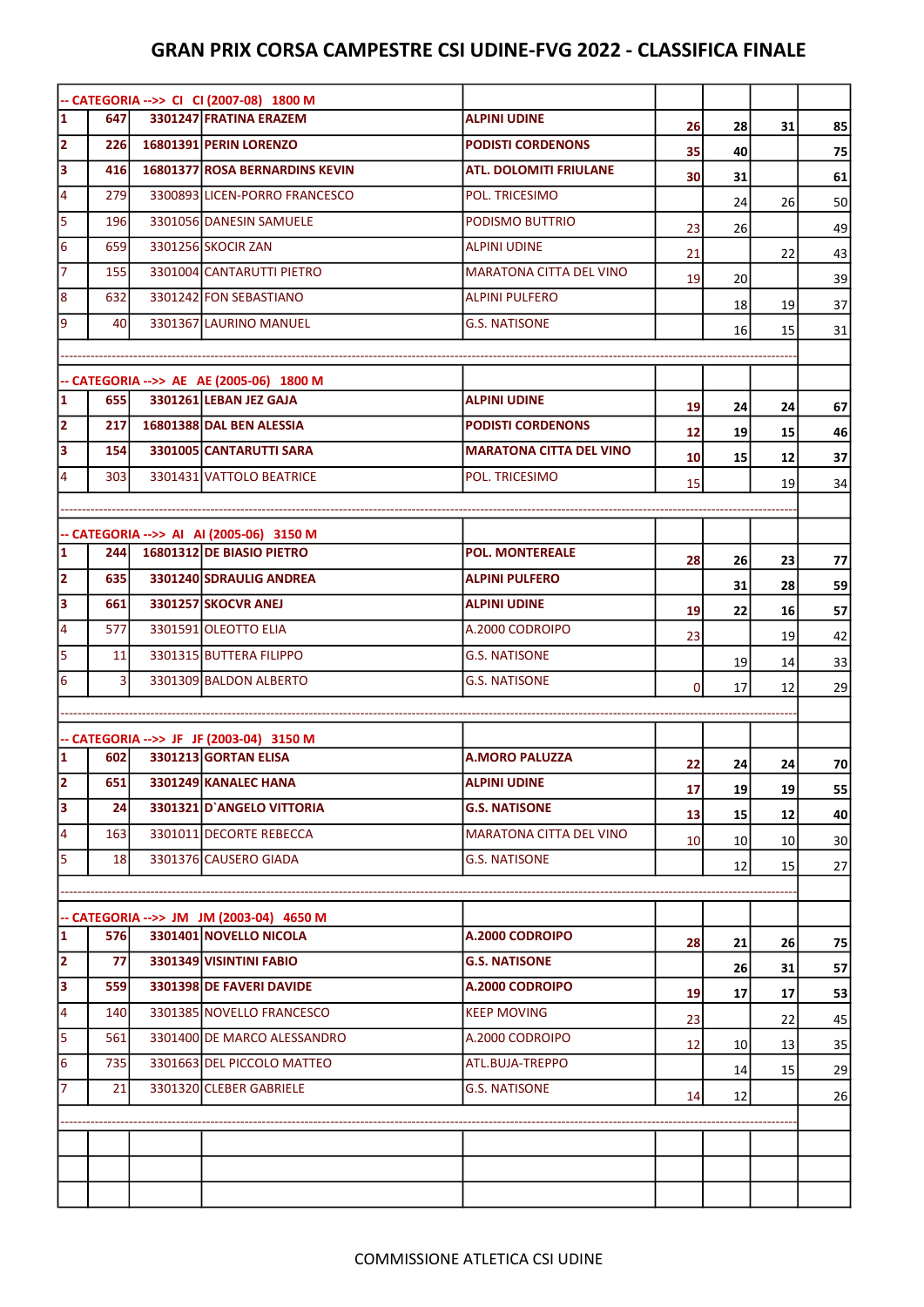|                                   |            | -- CATEGORIA -->> SF SF (1988-02) 3150 M                              |                             |                |                 |    |     |
|-----------------------------------|------------|-----------------------------------------------------------------------|-----------------------------|----------------|-----------------|----|-----|
| $\overline{\mathbf{1}}$           | 287        | 3300851 MODESTO FEDERICA                                              | <b>POL. TRICESIMO</b>       | 31             | 31              | 28 | 90  |
| $\overline{\mathbf{2}}$           | 601        | 3301214 GORTAN VERONICA                                               | <b>A.MORO PALUZZA</b>       | 26             | 26              | 23 | 75  |
| $\overline{\mathbf{3}}$           | 462        | 3300930 FRANCESCHINIS GIULIA                                          | <b>ATL.BUJA-TREPPO</b>      | 22             | 22              |    | 44  |
| $\overline{\mathbf{3}}$           | 506        | 3301183 MARI LARA                                                     | <b>CARNIATLETICA</b>        | 15             | 15              | 14 | 44  |
| $\overline{5}$                    | 530        | 3301119 DI BERT VALENTINA                                             | <b>DOLCE NORD-EST</b>       | 13             | 13              | 12 | 38  |
| 6                                 | 599        | 3301211 FRANCO ANTONELLA                                              | <b>A.MORO PALUZZA</b>       | 17             | 17              |    | 34  |
| 7                                 | 63         | 3301372 RORATO LUCIA                                                  | <b>G.S. NATISONE</b>        | 11             | 11              | 10 | 32  |
|                                   |            |                                                                       |                             |                |                 |    |     |
|                                   |            | -- CATEGORIA -->> SM SM (1988-02) 4650 M                              |                             |                |                 |    |     |
| $\overline{\mathbf{1}}$           | 449        | 3300826 BERNARDINIS ALEX                                              | <b>ATL.BUJA-TREPPO</b>      | 35             | 35              | 40 | 110 |
| $\overline{\mathbf{2}}$           | 332        | 16801352 QUATTRIN ERIK                                                | <b>SCUDERIA SAN MARTINO</b> | 22             | 19              | 24 | 65  |
| $\overline{\mathbf{3}}$           | <b>340</b> | 3300869 DE CRIGNIS ENNIO                                              | <b>STELLA ALPINA</b>        |                | 23              | 31 | 54  |
| $\overline{\mathbf{4}}$           | 136        | 3301094 MIROLO MATTIA                                                 | <b>KEEP MOVING</b>          | 18             | 17              | 18 | 53  |
| $\overline{5}$                    | 737        | 3301665 NONINO MATTEO                                                 | <b>ALPINI UDINE</b>         |                | 26              | 26 | 52  |
| $6\phantom{1}6$                   | 131        | 3301089 LAMPARELLI ANDREA                                             | <b>KEEP MOVING</b>          | 26             | 21              | 0  | 47  |
|                                   | 80         | 3301350 ZULIANI VALENTINO                                             | <b>G.S. NATISONE</b>        | 20             |                 | 22 | 42  |
| 8                                 | 34         | 3301392 IERACITANO MATTEO                                             | <b>G.S. NATISONE</b>        | 16             | 15              |    | 31  |
| $\overline{9}$                    | 129        | 3301087 FERIGUTTI LUCA                                                | <b>KEEP MOVING</b>          | 14             | 13              |    | 27  |
|                                   |            | -- CATEGORIA -->> AFA AFA (1978-87) 3150 M                            |                             |                |                 |    | 0   |
| $\overline{\mathbf{1}}$           | <b>225</b> | 16801390 PALAZZI IRENE                                                | <b>PODISTI CORDENONS</b>    | 28             | 31              | 23 | 82  |
| 2                                 | 364        | 3300982 SPANGARO CARLA                                                | <b>TIMAUCLEULIS</b>         |                | 40              | 30 | 70  |
| $\overline{\mathbf{2}}$           | 283        | 3300895 MATTIUSSI SAMANTHA                                            | <b>POL. TRICESIMO</b>       | 35             |                 | 35 | 70  |
|                                   | 135        | 3301092 MARCHETTI CHIARA                                              | <b>KEEP MOVING</b>          | 22             | 26              | 21 | 69  |
|                                   | 299        | 3300897 SCHILLANI GIULIA                                              | POL. TRICESIMO              |                | 35              | 26 | 61  |
|                                   | 382        | 3301277 IURINCICH VALENTINA                                           | VAL GLERIS                  | 18             | 22              | 19 | 59  |
|                                   | 459        | 3300863 FIORITTI CLAUDIA                                              | ATL.BUJA-TREPPO             | 26             | 28              |    | 54  |
|                                   | 189        | 3301108 POLONIA SARA                                                  | <b>PIANI DI VAS</b>         |                |                 |    |     |
| 9                                 | 681        | 3301444 TOMAT ERICA                                                   | <b>AQUILE FRIULANE</b>      | 24             | 24              |    | 48  |
| 10                                | 33         | 3301326 HARDMAN VITTORIA                                              | G.S. NATISONE               | 12             | 18              | 17 | 47  |
| 11                                | 677        | 3301427 PETRACCO CHIARA                                               | <b>AQUILE FRIULANE</b>      | 8 <sup>1</sup> | 14              | 15 | 37  |
| 12                                | 85         | 3301270 BUSETTI CHIARA                                                | <b>JALMICCO CORSE</b>       | 16             | 20 <sup>1</sup> |    | 36  |
|                                   |            |                                                                       |                             | 10             | 16              |    | 26  |
|                                   |            |                                                                       |                             |                |                 |    |     |
|                                   |            |                                                                       |                             |                |                 |    |     |
| 1                                 | 2751       | -- CATEGORIA -->> AMA AMA (1978-87) 4650 M<br>3300848 GALASSO DANIELE | <b>POL. TRICESIMO</b>       |                |                 |    |     |
| 2                                 | 480        | 3300840 STEFANUTTI FABIO                                              | ATL.BUJA-TREPPO             | 40             | 40              |    | 80  |
| $\overline{\mathbf{3}}$           | 359        | 3300979 NARDINI MARCO                                                 | <b>TIMAUCLEULIS</b>         | 35             | 35              |    | 70  |
| $\overline{4}$                    | 295        | 3300857 PICCO FRANCESCO                                               | POL. TRICESIMO              | 28             |                 | 40 | 68  |
|                                   | 350        | 3300834 NEUKOMM DENIS                                                 | <b>STELLA ALPINA</b>        | 16             | 20              | 28 | 64  |
| $\overline{5}$<br>$6\phantom{1}6$ | 595        | 3301207 CRAIGHERO MARCO                                               | A.MORO PALUZZA              | 26             |                 | 31 | 57  |
| $\overline{7}$                    | 557        | 3301263 CORRADO PAOLO                                                 | A.2000 CODROIPO             | 24             | 31              |    | 55  |
|                                   |            | 3301264 FANTIN ALESSANDRO                                             |                             | 22             | 28              |    | 50  |
| 8                                 | 564        |                                                                       | A.2000 CODROIPO             | 18             | 22              |    | 40  |
| 9                                 | 472        | 3301063 PERESSUTTI STEFANO                                            | ATL.BUJA-TREPPO             |                | 14              | 26 | 40  |

#### COMMISSIONE ATLETICA CSI UDINE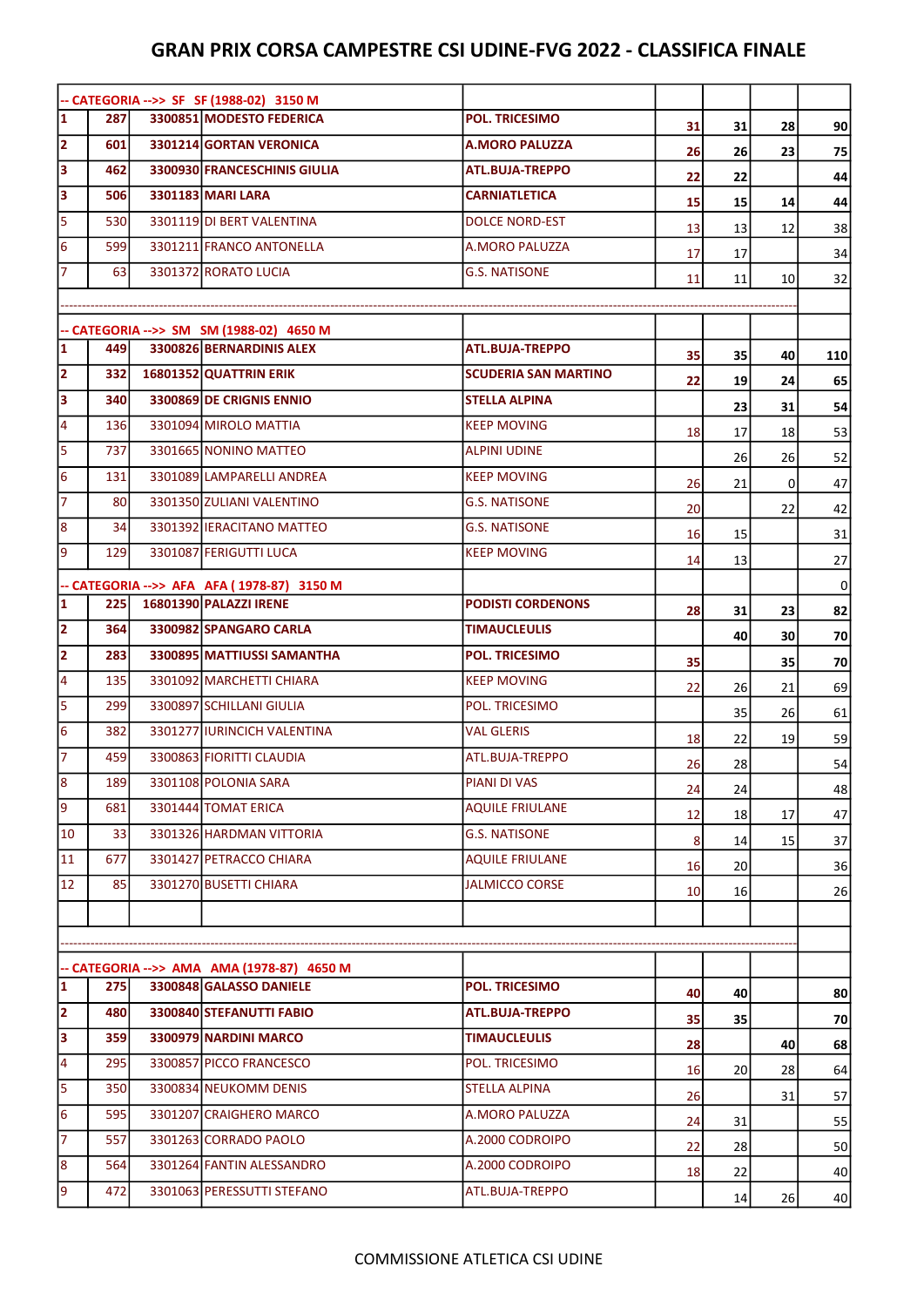| 10                      | 205        | 3301054 PANAITESCU MIHAI MARIAN            | PODISMO BUTTRIO                | 5               | 10              | 24 | 39              |
|-------------------------|------------|--------------------------------------------|--------------------------------|-----------------|-----------------|----|-----------------|
| 11                      | 597        | 3301209 DECHANCE OLIVIER CLAUDE            | A.MORO PALUZZA                 | 12              | 24              |    | 36              |
| 12                      | 288        | 3300852 NADALUTTI FRANCESCO                | POL. TRICESIMO                 | $1\overline{ }$ |                 | 35 | 36              |
| 13                      | 268        | 3300891 DI BERT LUCA                       | POL. TRICESIMO                 | <b>10</b>       | 18              |    | 28              |
| 14                      | 284        | 3300850 MAURO PAOLO                        | POL. TRICESIMO                 | $\overline{2}$  | 6               | 18 | 26              |
| 15                      | 662        | 3301402 TOMBA ANDREA                       | <b>ALPINI UDINE</b>            | 8               | 16              |    | 24              |
| 16                      | 373        | 3301146 BORGIA SIMONE                      | <b>VAL GLERIS</b>              | 3               |                 | 20 | 23              |
| 17                      | 527        | 3301118 COFINI MARCO                       | <b>DOLCE NORD-EST</b>          | $\mathbf{1}$    | 5               | 12 | 18              |
| 18                      | 79         | 3301364 ZANONE FRANCESCO                   | <b>G.S. NATISONE</b>           | 4               | 12              |    | 16              |
| 19                      | 585        | 3301268 TREU LUCA                          | A.2000 CODROIPO                | 6               | 8               |    | 14              |
| 20                      | 542        | 3301122 VENUTI MANUELE                     | <b>DOLCE NORD-EST</b>          | $\mathbf{1}$    | 2               | 10 | 13              |
| 21                      | 766        | 3301676 PIRRO' ALBERTO                     | <b>AQUILE FRIULANE</b>         |                 | 3               | 8  | 11              |
| 22                      | 211        | 16801405 BLAJ MARIUS                       | PODISTI CORDENONS              | $\mathbf{1}$    | 7               |    | 8               |
| 23                      | 394I       | 3301300 BONANNI FLAVIO                     | <b>VELOX PAULARO</b>           |                 | 1               | 7  | 8               |
| 24                      | <b>120</b> | 3301078 CERCHIA SABATO                     | <b>KEEP MOVING</b>             | $\mathbf{1}$    | 4               |    | 5               |
| 25                      | 224        | 16801406 MURENEC ROBERTO                   | PODISTI CORDENONS              | $\mathbf{1}$    | 1               |    | 2               |
| 26                      | 333I       | 16801353 QUERIN GERRY                      | SCUDERIA SAN MARTINO           | $\mathbf{1}$    | 1               |    | 2               |
|                         |            |                                            |                                |                 |                 |    |                 |
|                         |            | -- CATEGORIA -->> AFB AFB (1968-77) 3150 M |                                |                 |                 |    |                 |
| $\mathbf{1}$            | 59         | 3301338 QUALIZZA FEDERICA                  | <b>G.S. NATISONE</b>           | 35              | 35              | 40 | 110             |
| $\overline{\mathbf{2}}$ | 668        | 3301437 DEGANO SILVIA                      | <b>AQUILE FRIULANE</b>         | 28              | 31              | 35 | 94              |
| 3                       | 548        | 3301579 BAGATIN ERIKA                      | A.2000 CODROIPO                | 40              | 40              |    | 80              |
| 4                       | 92         | 3301126 FANTINI SABRINA                    | <b>JALMICCO CORSE</b>          | 18              | 22              | 31 | 71              |
| 5                       | 545        | 3301123 ZANINI LAURA                       | <b>DOLCE NORD-EST</b>          | 16              | 18              | 24 | 58              |
| $6\phantom{1}6$         | 51         | 3301335 PAJARIN IRENE                      | <b>G.S. NATISONE</b>           | 14              | 14              | 28 | 56              |
| $\overline{7}$          | 202        | 3301053 MIGNONE VALENTINA                  | PODISMO BUTTRIO                | <b>10</b>       | 16              | 26 | 52              |
| 8                       | 90         | 3301575 DENTESANO BARBARA                  | <b>JALMICCO CORSE</b>          | 24              | 26              |    | 50              |
| 19                      | 385        | 3301154 LAVARONI ROBERTA                   | <b>VAL GLERIS</b>              | 22              | 24              |    | 46              |
| 10                      | 30         | 3301324 GORGONE STEFANIA                   | <b>G.S. NATISONE</b>           | 12              | 12              | 18 | 42              |
| 11                      | 479        | 3300942 SNIDARO EMANUELA                   | ATL.BUJA-TREPPO                | 20              | 20 <sub>l</sub> |    | 40              |
| 12                      | 142        | 3301099 PIVIDORE BARBARA                   | <b>KEEP MOVING</b>             |                 | 10              | 20 | 30 <sup>2</sup> |
| 13                      | 741        | 3301675 SCAGGIANTE MARINA                  | <b>G.S. NATISONE</b>           |                 | 8               | 22 | 30 <sup>2</sup> |
| 14                      | 201        | 3301045 KUK ELISABETTA                     | PODISMO BUTTRIO                |                 | 7               | 14 | 21              |
|                         |            |                                            |                                |                 |                 |    |                 |
|                         |            | -- CATEGORIA -->> AMB AMB (1968-77) 4650 M |                                |                 |                 |    |                 |
| 1                       | 613        | 3301223 MOSOLO MARCO                       | <b>A.MORO PALUZZA</b>          | 45              | 45              | 50 | 140             |
| $\overline{2}$          | 474 I      | 3301394 PLESNIKAR FRANCO                   | ATL.BUJA-TREPPO                | 41              | 36              | 41 | 118             |
| Ιз                      | 6731       | 3301425 MICOLI FRANCESCO                   | <b>AQUILE FRIULANE</b>         | 30              | 32              | 34 | 96              |
| 4                       | 273        | 3301191 FLUMIAN MICHELE                    | POL. TRICESIMO                 | 50              | 41              |    | 91              |
| 5                       | 546        | 3301124 ZANITTI MASSIMO                    | <b>DOLCE NORD-EST</b>          | 28              | 30 <sup>1</sup> | 32 | 90              |
| 6                       | 153        | 3301003 CANTARUTTI ALESSANDRO              | <b>MARATONA CITTA DEL VINO</b> | 22              | 26              | 28 | 76              |
| 7                       | 294        | 3300856 PICCININ RENATO                    | POL. TRICESIMO                 | 36              | 38              |    | 74              |
| 8                       | 282        | 3301193 MARINO ANDREA                      | POL. TRICESIMO                 |                 | 34              | 38 | 72              |
| 9                       | <b>206</b> | 3301047 PENDALO MASSIMILIANO               | PODISMO BUTTRIO                | 34              |                 | 36 | 70              |
|                         |            |                                            |                                |                 |                 |    |                 |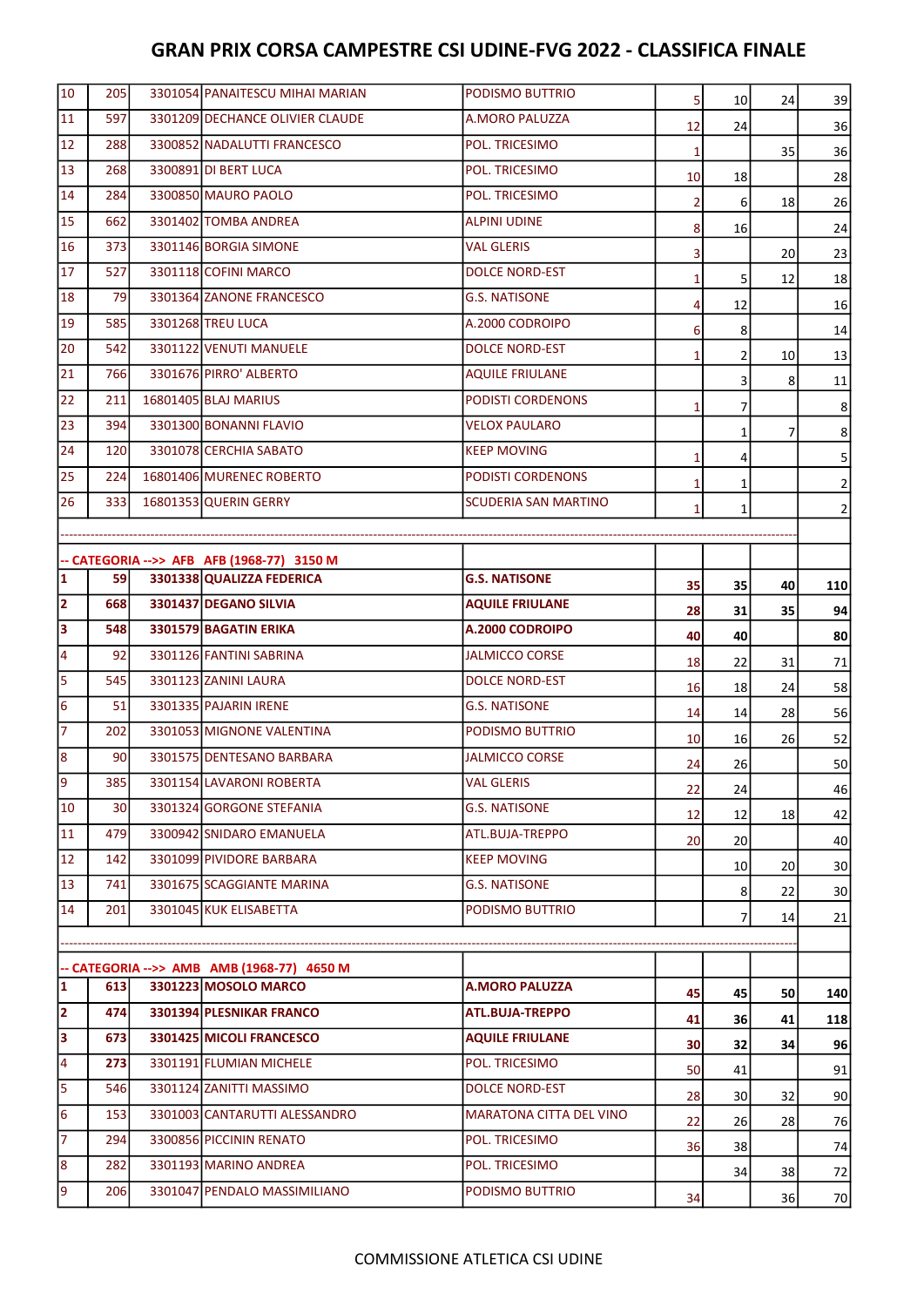| 10                      | 470  | 3300939 MORANDINI STEFANO                  | ATL.BUJA-TREPPO                | 26             | 28              |                 | 54              |
|-------------------------|------|--------------------------------------------|--------------------------------|----------------|-----------------|-----------------|-----------------|
| 11                      | 125  | 3301083 DE LUCA ANDREA                     | <b>KEEP MOVING</b>             | 9              | 14              | 30 <sup>2</sup> | 53              |
| 12                      | 550  | 3301590 BIANCO DENNIS                      | A.2000 CODROIPO                | 12             | 17              | 20              | 49              |
| 13                      | 381  | 3301153 GERUSSI CRISTIAN                   | <b>VAL GLERIS</b>              | 13             | 16              | 18              | 47              |
| 14                      | 457  | 3300943 DOMENICANO ANTONIO                 | ATL.BUJA-TREPPO                | 14             | 15              | 16              | 45              |
| 15                      | 330l | 16801350 PETRIS GIANNI                     | <b>SCUDERIA SAN MARTINO</b>    |                | 18              | 26              | 44              |
| 16                      | 220  | 16801389 GENTILE PRIMO                     | <b>PODISTI CORDENONS</b>       | 18             | 24              |                 | 42              |
| 17                      | 42   | 3301305 MAION MICHELE                      | <b>G.S. NATISONE</b>           | 20             |                 | 22              | 42              |
| 18                      | 106  | 3300966 PUTELLI LUIGINO                    | <b>JALMICCO CORSE</b>          | 15             |                 | 24              | 39              |
| 19                      | 98   | 3300962 MAURO LEONARDO                     | <b>JALMICCO CORSE</b>          | 17             | 20              |                 | 37              |
| 20                      | 204  | 3301046 PACASSO ALESSANDRO                 | PODISMO BUTTRIO                | 11             | 12              | 13              | 36              |
| 21                      | 207  | 3301055 PONTONI MASSIMILIANO               | PODISMO BUTTRIO                | $\overline{4}$ | $\overline{7}$  | 17              | 28              |
| 22                      | 82   | 3300991 BORGHES FABIO                      | <b>JALMICCO CORSE</b>          | 10             | 11              |                 | 21              |
| 23                      | 374  | 3301147 BULESSI ANDREA                     | VAL GLERIS                     | $\mathbf{1}$   | $\overline{4}$  | 15              | 20              |
| 24                      | 239  | 16801308 CUCCAROLLO MAURIZIO               | POL. MONTEREALE                | $\overline{7}$ | 10 <sub>l</sub> |                 | 17              |
| 25                      | 307  | 3300759 CRESSATTI DARIO                    | POL.TRAT.FRIULI                | $\mathbf{1}$   | $\mathsf{S}$    | 11              | 17              |
| 26                      | 481  | 3301142 TREVISANI RICCARDO                 | ATL.BUJA-TREPPO                | 3              |                 | 14              | 17              |
| 27                      | 357  | 3300975 CORTOLEZZIS FABRIZIO               | <b>TIMAUCLEULIS</b>            | 6              | 9               |                 | 15              |
| 28                      | 107  | 3301289 ROSSO FLAVIO                       | <b>JALMICCO CORSE</b>          |                | 6               | 8               | 14              |
| 29                      | 166  | 3301014 FRANCO MANOLITO                    | <b>MARATONA CITTA DEL VINO</b> | $\mathbf{1}$   | 3               | 6               | 10 <sup>1</sup> |
| 30                      | 475  | 3301064 PONTON MASSIMILIANO                | ATL.BUJA-TREPPO                | $\mathbf{1}$   |                 | 9               | 10 <sup>1</sup> |
| 31                      | 111  | 3301290 TONINI PAOLO                       | <b>JALMICCO CORSE</b>          |                | $\overline{2}$  | 7               | 9               |
| 32                      | 209  | 3301049 TURCO MATTIA                       | PODISMO BUTTRIO                | $\mathbf{1}$   | 1               | 4               | $6 \mid$        |
| 33                      | 304  | 3300756 CIMADOR STEFANO                    | POL.TRAT.FRIULI                |                | 1               | 5               | 6               |
| 34                      | 76   | 3301375 VISINTINI EDI                      | <b>G.S. NATISONE</b>           |                | 1               | 3               | 4               |
| 35                      | 453  | 3301067 CIMENTI ALESSANDRO                 | ATL.BUJA-TREPPO                | $\mathbf{1}$   | 1               | 1               | 3               |
| 36                      | 124  | 3301082 CUPOLO GIUSEPPE                    | <b>KEEP MOVING</b>             | $\mathbf{1}$   | $\mathbf 1$     |                 | 2               |
|                         |      |                                            |                                |                |                 |                 |                 |
|                         |      | -- CATEGORIA -->> VFA VFA (1961-67) 3150 M |                                |                |                 |                 |                 |
| $\mathbf{1}$            | 310  | 3300762 FACCHIN MICHELA                    | <b>POL.TRAT.FRIULI</b>         | 31             | 35              | 26              | 92              |
| $\overline{\mathbf{2}}$ | 200  | 3301044 GORASSINI FRANCESCA                | <b>PODISMO BUTTRIO</b>         | 35             | 40              |                 | 75              |
| 3                       | 89   | 3301387 COSSOVEL ROBERTA                   | <b>JALMICCO CORSE</b>          | 40             |                 | 31              | 71              |
| 4                       | 464I | 3300938 GRION PAOLA                        | ATL.BUJA-TREPPO                | 26             | 22              | 15              | 63              |
| 5                       | 452  | 3301068 CASTELLANI RAFFAELLA               | ATL.BUJA-TREPPO                | 22             | 16              | 13              | 51              |
| 6                       | 70   | 3301362 TONERO MICHELA                     | <b>G.S. NATISONE</b>           |                | 31              | 19              | 50              |
| $\overline{7}$          | 84   | 3300993 BULLO TIZIANA                      | <b>JALMICCO CORSE</b>          | 18             | 18              | 11              | 47              |
| 8                       | 46   | 3301331 MINGONE GIANCARLA                  | <b>G.S. NATISONE</b>           | 24             | 20              |                 | 44              |
| 9                       | 88   | 3300957 COCIANCICH SUSANNA                 | <b>JALMICCO CORSE</b>          | 20             | 24              |                 | 44              |
| 10                      | 342  | 3300872 DEL FABRO SONIA                    | <b>STELLA ALPINA</b>           |                | 26              | 17              | 43              |
| 11                      | 614  | 3301224 PARLA BARBARA                      | A.MORO PALUZZA                 | 14             | 14              |                 | 28              |
|                         |      |                                            |                                |                |                 |                 |                 |
|                         |      |                                            |                                |                |                 |                 |                 |
|                         |      |                                            |                                |                |                 |                 |                 |
|                         |      |                                            |                                |                |                 |                 |                 |
|                         |      |                                            |                                |                |                 |                 |                 |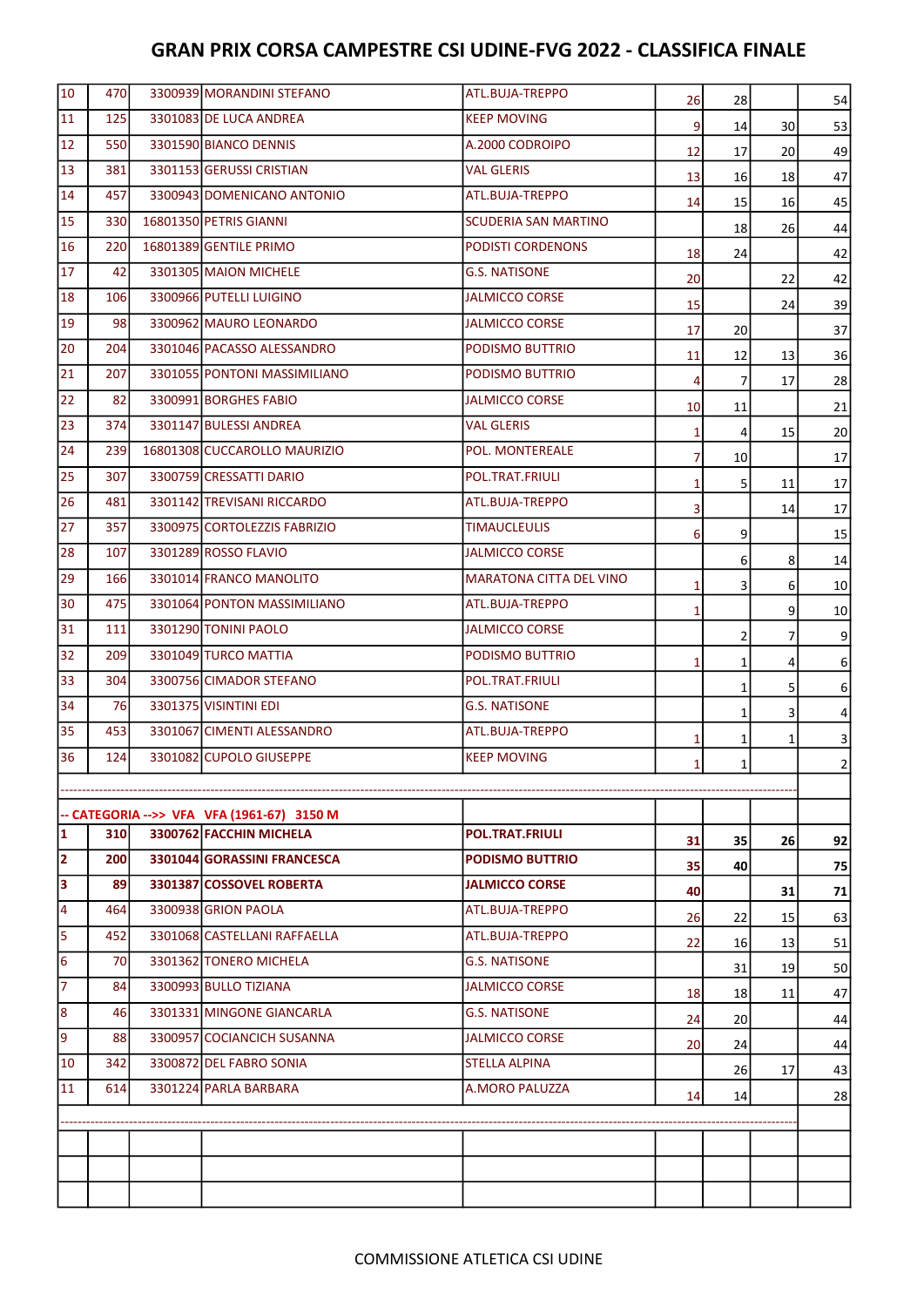|                         |            | -- CATEGORIA -->> VMA VMA (1961-67) 4650 M                                  |                        |                |                       |                 |                 |
|-------------------------|------------|-----------------------------------------------------------------------------|------------------------|----------------|-----------------------|-----------------|-----------------|
| $\mathbf{1}$            | <b>231</b> | 3301304 COSTAPERARIA GUIDO                                                  | <b>G.S. NATISONE</b>   | 50             | 40                    | 40              | 130             |
| $\overline{\mathbf{2}}$ | 514        | 3301594 DE CILLIA ALESSANDRO                                                | <b>CUS UDINE</b>       | 36             | 31                    | 35              | 102             |
| 3                       | 674        | 3301441 MIDENA ROBERTO                                                      | <b>AQUILE FRIULANE</b> | 38             | 26                    | 28              | 92              |
| $\overline{4}$          | 104        | 3300964 PEZ ENNIO                                                           | <b>JALMICCO CORSE</b>  | 30             | 28                    | 31              | 89              |
| 5                       | 395        | 3301301 CLAMA MORENO                                                        | <b>VELOX PAULARO</b>   | 45             | 35                    |                 | 80              |
| $6\overline{6}$         | 666        | 3301436 CHIANDONE GIANNANTONIO                                              | <b>AQUILE FRIULANE</b> | 32             | 24                    | 22              | 78              |
| $\overline{7}$          | 61         | 3301341 RORATO TIZIANO                                                      | <b>G.S. NATISONE</b>   | 28             | 20                    | 26              | 74              |
| $\boldsymbol{8}$        | 194        | 3301040 COZZI ROBERTO                                                       | PODISMO BUTTRIO        | 20             | 18                    | 24              | 62              |
| 9                       | 49         | 3301333 NOVELLI ALBERTO                                                     | <b>G.S. NATISONE</b>   | 22             | 22                    |                 | 44              |
| 10                      | 392        | 3301160 VENTURINI MICHELE                                                   | <b>VAL GLERIS</b>      | 26             |                       | 18              | 44              |
| 11                      | 308        | 3300760 DE SABBATA DANIELE                                                  | POL.TRAT.FRIULI        | 10             | 14                    | 20              | 44              |
| 12                      | 199        | 3301043 GARGIULO LUCA                                                       | PODISMO BUTTRIO        | 12             | 12                    | 16              | 40              |
| 13                      | 417        | 16801411 SAIN PAOLO                                                         | ATL. DOLOMITI FRIULANE | 18             | 16                    |                 | 34              |
| 14                      | 192        | 3301032 CANTARUTTI ROBERTO                                                  | PODISMO BUTTRIO        | 5              | 5                     | 12              | 22              |
| 15                      | 86         | 3300956 CANDOLO REMO                                                        | JALMICCO CORSE         | 11             | 10                    |                 | 21              |
| 16                      | 312        | 3300764 GOSPARINI ANDREA                                                    | POL.TRAT.FRIULI        | 6              | 6                     | 8               | 20              |
| 17                      | 517        | 3301073 MUSIGH MARCO                                                        | <b>CUS UDINE</b>       | $\overline{7}$ | 4                     | 7               | 18              |
| 18                      | 141        | 3301098 PETRIS TIZIANO                                                      | <b>KEEP MOVING</b>     | 3              | 3                     | 6               | 12              |
| 19                      | 317        | 3300774 SASSETTI PAOLO                                                      | POL.TRAT.FRIULI        | 4              | 1                     | 4               | 9               |
| 20                      | 112        | 3300969 TREVISAN FLAVIO                                                     | <b>JALMICCO CORSE</b>  | $\overline{2}$ | 2                     | 5               | 9               |
|                         |            |                                                                             |                        |                |                       |                 |                 |
|                         |            | -- CATEGORIA -->> VFB VFB (1960 E PREC) 3150 M                              |                        |                |                       |                 |                 |
|                         |            |                                                                             |                        |                |                       |                 |                 |
| $\mathbf{1}$            | <b>108</b> | 3300967 SAIN TIZIANA                                                        | <b>JALMICCO CORSE</b>  | 26             | 26                    | 24              | 76              |
| $\overline{2}$          | 48         | 3301359 MUSIGH MARINA                                                       | <b>G.S. NATISONE</b>   | 17             | 17                    | 19              |                 |
| $\overline{\mathbf{3}}$ | 83         | 3300992 BRACHETTI GRAZIA                                                    | <b>JALMICCO CORSE</b>  | 21             | 21                    |                 | 53              |
| $\overline{4}$          | 105        | 3300965 PICCININ MARIA                                                      | <b>JALMICCO CORSE</b>  |                |                       |                 | 42              |
|                         | 355        | 3300883 SPANGARO EDDA                                                       | <b>STELLA ALPINA</b>   | <b>10</b>      | 10 <sub>l</sub>       | 10              | 30 <sup>2</sup> |
| 5<br>6                  | 81         | 3300955 BANDEL DORA                                                         | <b>JALMICCO CORSE</b>  |                | 14                    | 12              | 26              |
|                         |            |                                                                             |                        | 12             | 12                    |                 | 24              |
|                         |            |                                                                             |                        |                |                       |                 |                 |
| $\mathbf{1}$            | 509        | -- CATEGORIA -->> VMB VMB (1960 E PREC) 3150 M<br>3301185 PUGNETTI MAURIZIO | <b>CARNIATLETICA</b>   | 40             |                       |                 |                 |
|                         | 393        | 3301161 VUERICH MASSIMO                                                     | <b>VAL GLERIS</b>      |                | 31                    | 31              | 102             |
| $\overline{\mathbf{2}}$ | 339        | 3300870 DE CRIGNIS PAOLO                                                    | <b>STELLA ALPINA</b>   | 28             | 24                    | 28              | 80              |
| 4                       | 94         | 3300959 GULLI WALTER                                                        | <b>JALMICCO CORSE</b>  |                | 40                    | 40              | 80              |
| 5                       | 349        | 3300835 NEUKOMM REMO                                                        | <b>STELLA ALPINA</b>   | 24             | 20 <sub>l</sub>       | 26              | 70              |
| $6\overline{6}$         | 256        | 16801323 ROMANO LUCIANO                                                     | POL. MONTEREALE        |                | 35                    | 35              | 70              |
| 2<br>7                  | 669        | 3301571 DI BIN ALIDO                                                        | <b>AQUILE FRIULANE</b> | 35             | 26                    |                 | 61              |
| 8                       | 251        | 16801290 MARCHIO LUNET GIORGIO                                              | POL. MONTEREALE        | 31             | 28                    |                 | 59              |
| 9                       | 96         | 3301127 MARANGONE SANDRO                                                    | <b>JALMICCO CORSE</b>  | 20             | 14                    | 22              | 56              |
| 10                      | 100        | 3300963 MILANI GIANFRANCO                                                   | <b>JALMICCO CORSE</b>  | 26             | 22                    |                 | 48              |
| 11                      | 513        | 3301186 VEZZI FULVIO                                                        | CARNIATLETICA          | 14             | 12                    | 20 <sup>2</sup> | 46              |
| 12                      | 87         | 3300994 CETTOLO ENNIO                                                       | JALMICCO CORSE         | 22             | 18                    |                 | 40              |
| 13                      | 680        | 3301429 TOMAT RENATO                                                        | <b>AQUILE FRIULANE</b> | 12<br>16       | 10 <sub>l</sub><br>16 | 16              | 38<br>32        |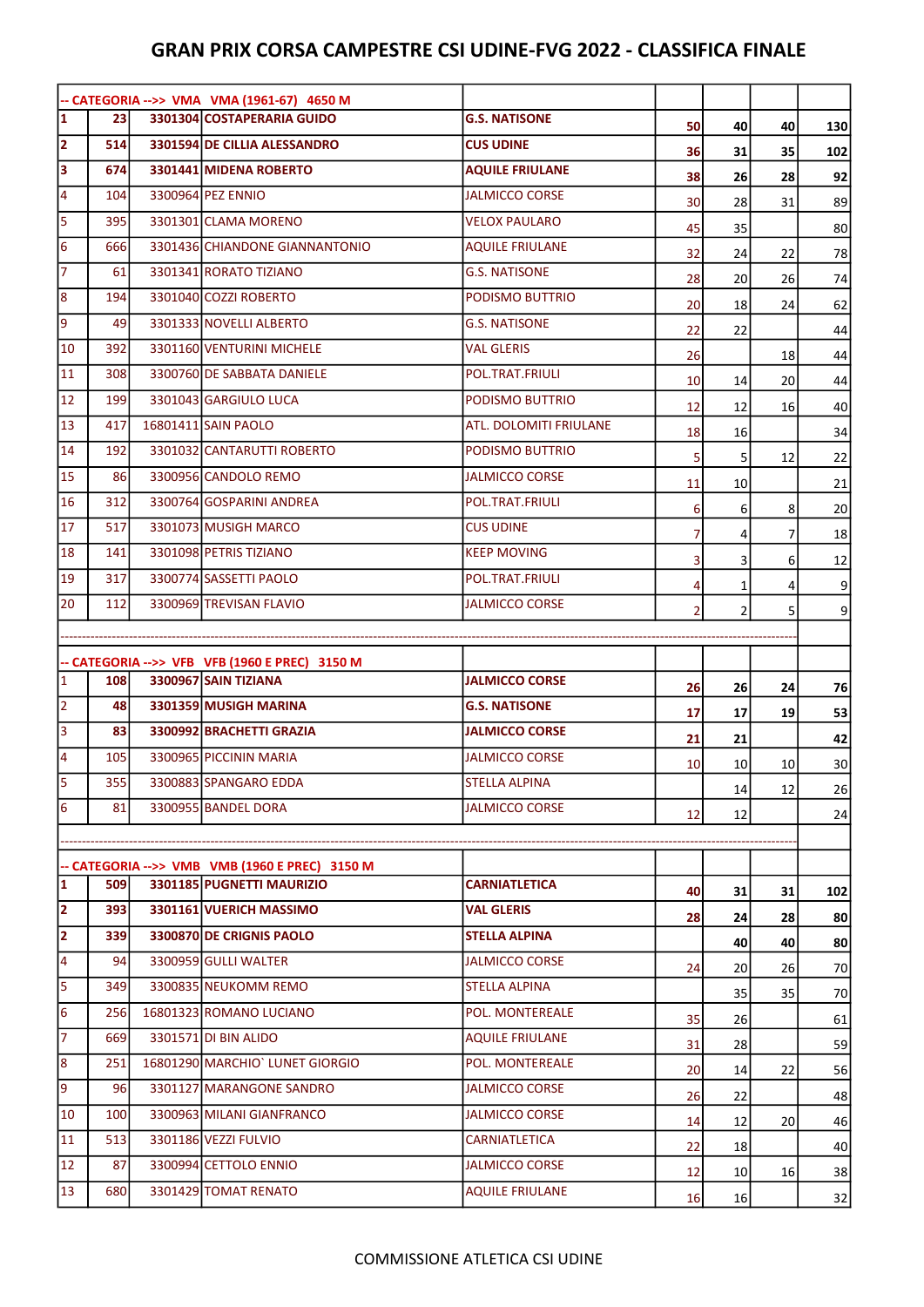| 14                      | 678 |                           | 3301443 RIGHINI DOMENICO                                    | <b>AQUILE FRIULANE</b> | $\overline{7}$ | $6 \overline{6}$ | 14              | 27   |
|-------------------------|-----|---------------------------|-------------------------------------------------------------|------------------------|----------------|------------------|-----------------|------|
| 15                      | 190 |                           | 3301107 PUNTIL ERMES                                        | PIANI DI VAS           | 10             | 4                | 12              | 26   |
| 16                      | 645 |                           | 3300986 DELLA MEA ENNIO                                     | <b>ALPINI UDINE</b>    |                | 8                | 18              | 26   |
| 17                      | 309 |                           | 3300761 DEAN PAOLO                                          | POL.TRAT.FRIULI        | 8              | 5                | 10 <sup>1</sup> | 23   |
|                         |     |                           |                                                             |                        |                |                  |                 |      |
|                         |     | <b>CLASSIFICA SOCIETA</b> |                                                             |                        |                |                  |                 |      |
| $\overline{\mathbf{1}}$ |     |                           | <b>G.S. NATISONE</b>                                        |                        | 585            | 799              | 1024            | 2408 |
| $\overline{2}$          |     |                           | <b>POL. TRICESIMO</b>                                       |                        | 452            | 356              | 368             | 1176 |
| 3                       |     |                           | <b>JALMICCO CORSE</b>                                       |                        | 438            | 374              | 279             | 1091 |
| $\overline{\mathbf{4}}$ |     |                           | ATL.BUJA-TREPPO                                             |                        | 376            | 353              | 245             | 974  |
| 5                       |     |                           | <b>ALPINI UDINE</b>                                         |                        | 327            | 310              | 322             | 959  |
| 6                       |     |                           | <b>VAL GLERIS</b>                                           |                        | 254            | 198              | 344             | 796  |
| $\overline{7}$          |     |                           | <b>AQUILE FRIULANE</b>                                      |                        | 341            | 211              | 173             | 725  |
| 8                       |     |                           | ATL. DOLOMITI FRIULANE                                      |                        | 179            | 344              | 177             | 700  |
| 9                       |     |                           | PODISTI CORDENONS                                           |                        | 322            | 226              | 130             | 678  |
| 10                      |     |                           | A.MORO PALUZZA                                              |                        | 252            | 275              | 105             | 632  |
| 11                      |     |                           | PODISMO BUTTRIO                                             |                        | 209            | 154              | 214             | 577  |
| 12                      |     |                           | A.2000 CODROIPO                                             |                        | 237            | 194              | 105             | 536  |
| 13                      |     |                           | <b>STELLA ALPINA</b>                                        |                        | 31             | 199              | 248             | 478  |
| 14                      |     |                           | SCUDERIA SAN MARTINO                                        |                        | 129            | 138              | 200             | 467  |
| 15                      |     |                           | <b>DOLCE NORD-EST</b>                                       |                        | 59             | 147              | 246             | 452  |
| 16                      |     |                           | <b>MARATONA CITTA DEL VINO</b>                              |                        | 111            | 234              | 58              | 403  |
| 17                      |     |                           | POL. MONTEREALE                                             |                        | 186            | 133              | 69              | 388  |
| 18                      |     |                           | <b>KEEP MOVING</b>                                          |                        | 133            | 109              | 133             | 375  |
| 19                      |     |                           | <b>TIMAUCLEULIS</b>                                         |                        | 123            | 89               | 110             | 322  |
| 20                      |     |                           | ATL. MOGGESE                                                |                        | 26             | 85               | 172             | 283  |
| 21                      |     |                           | POL.TRAT.FRIULI                                             |                        | 60             | 67               | 84              | 211  |
| $\overline{22}$         |     |                           | <b>CARNIATLETICA</b>                                        |                        | 89             | 64               | 45              | 198  |
| 23                      |     |                           | <b>ALPINI PULFERO</b>                                       |                        | 17             | 102              | 75              | 194  |
| 24                      |     |                           | <b>VELOX PAULARO</b>                                        |                        | 45             | 48               | 67              | 160  |
| 25                      |     |                           | <b>CUS UDINE</b>                                            |                        | 58             | 35               | 42              | 135  |
| 26                      |     |                           | PIANI DI VAS                                                |                        | 48             | 28               | 12              | 88   |
|                         |     |                           |                                                             |                        |                |                  |                 |      |
|                         |     |                           | CLASSIFICA TROFEO 31° TR. REMIIO CARLEVARIS (GIOVANILI MAS) |                        |                |                  |                 |      |
| 1                       |     |                           | <b>G.S. NATISONE</b>                                        |                        | 98             | 240              | 310             | 648  |
| $\overline{2}$          |     |                           | <b>ATL. DOLOMITI FRIULANE</b>                               |                        | 107            | 213              | 34              | 354  |
| 3                       |     |                           | <b>ALPINI UDINE</b>                                         |                        | 125            | 86               | 105             | 316  |
| $\overline{4}$          |     |                           | PODISTI CORDENONS                                           |                        | 93             | 90               | 64              | 247  |
| 5                       |     |                           | POL. TRICESIMO                                              |                        | 38             | 93               | 74              | 205  |
| 6                       |     |                           | <b>SCUDERIA SAN MARTINO</b>                                 |                        | 55             | 55               | 85              | 195  |
| $\overline{7}$          |     |                           | ATL. MOGGESE                                                |                        | 26             | 49               | 117             | 192  |
| 8                       |     |                           | <b>VAL GLERIS</b>                                           |                        | 50             | 64               | 62              | 176  |
| 9                       |     |                           | <b>DOLCE NORD-EST</b>                                       |                        |                | 28               | 96              | 124  |
| 10                      |     |                           | A.2000 CODROIPO                                             |                        | 54             | 31               | 19              | 104  |
|                         |     |                           |                                                             |                        |                |                  |                 |      |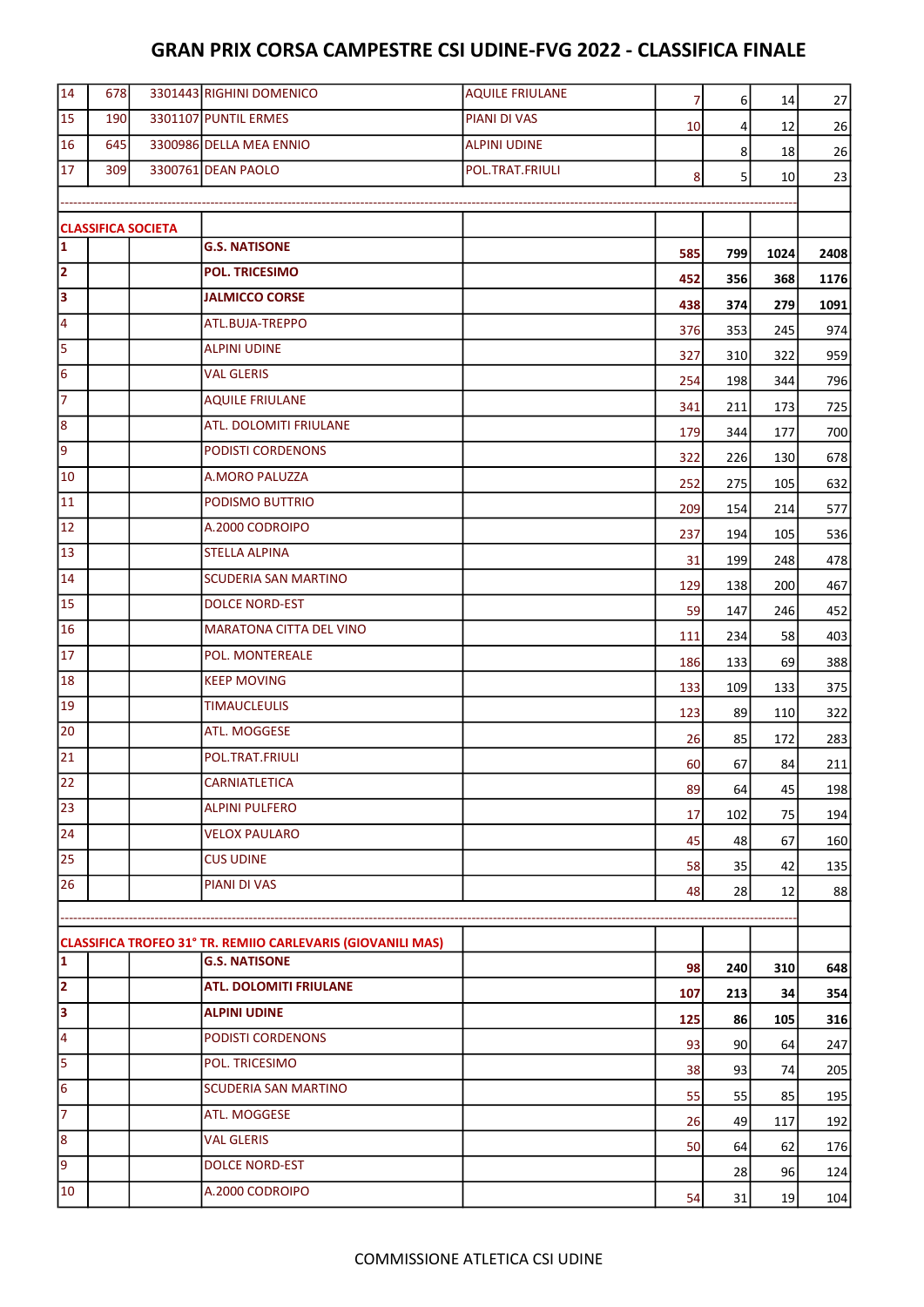| 11                      | <b>MARATONA CITTA DEL VINO</b>                                                       | 19  | 78  |                 | 97         |
|-------------------------|--------------------------------------------------------------------------------------|-----|-----|-----------------|------------|
| 12                      | <b>ALPINI PULFERO</b>                                                                |     | 49  | 47              | 96         |
| 13                      | <b>JALMICCO CORSE</b>                                                                | 28  | 28  | 35              | 91         |
| 14                      | POL. MONTEREALE                                                                      | 28  | 26  | 23              | 77         |
| 15                      | ATL.BUJA-TREPPO                                                                      |     | 28  | 22              | 50         |
| 16                      | PODISMO BUTTRIO                                                                      | 23  | 26  |                 | 49         |
| 17                      | <b>VELOX PAULARO</b>                                                                 |     |     | 18              | 18         |
| 18                      | <b>STELLA ALPINA</b>                                                                 |     |     | 17              | 17         |
|                         |                                                                                      |     |     |                 |            |
|                         | CLASSIFICA TROFEO 30° TR. COMITATO PROVINCIALE CSI (FEMM)                            |     |     |                 |            |
| 1                       | <b>G.S. NATISONE</b>                                                                 | 238 | 400 | 488             | 1126       |
| $\overline{2}$          | <b>ALPINI UDINE</b>                                                                  | 194 | 174 | 173             | 541        |
| $\overline{\mathbf{3}}$ | <b>JALMICCO CORSE</b>                                                                | 213 | 203 | 107             | 523        |
| 4                       | <b>A.MORO PALUZZA</b>                                                                | 166 | 175 | 47              | 388        |
| 5                       | PODISTI CORDENONS                                                                    | 194 | 104 | 66              | 364        |
| 6                       | <b>VAL GLERIS</b>                                                                    | 108 | 90  | 151             | 349        |
| $\overline{7}$          | ATL.BUJA-TREPPO                                                                      | 186 | 108 | 47              | 341        |
| 8                       | ATL. DOLOMITI FRIULANE                                                               | 38  | 115 | 143             | 296        |
| 9                       | <b>AQUILE FRIULANE</b>                                                               | 155 | 69  | 67              | 291        |
| 10                      | POL. TRICESIMO                                                                       | 81  | 66  | 108             | 255        |
| 11                      | <b>TIMAUCLEULIS</b>                                                                  | 88  | 80  | 70              | 238        |
| 12                      | <b>MARATONA CITTA DEL VINO</b>                                                       | 69  | 127 |                 |            |
| 13                      | <b>DOLCE NORD-EST</b>                                                                | 29  | 69  | 22<br>96        | 218<br>194 |
| $\overline{14}$         | PODISMO BUTTRIO                                                                      | 85  | 63  |                 | 188        |
| 15                      | <b>STELLA ALPINA</b>                                                                 | 31  | 75  | 40<br>74        |            |
| 16                      | <b>SCUDERIA SAN MARTINO</b>                                                          |     | 45  |                 | 180        |
| 17                      | <b>KEEP MOVING</b>                                                                   | 51  |     | 65              | 161        |
| 18                      | POL.TRAT.FRIULI                                                                      | 30  | 36  | 41              | 107        |
| 19                      | ATL. MOGGESE                                                                         | 31  | 35  | 26              | 92         |
| 20                      | A.2000 CODROIPO                                                                      |     | 36  | 55              | 91         |
| 21                      | <b>ALPINI PULFERO</b>                                                                | 40  | 40  | 10 <sup>1</sup> | 90         |
| 22                      | CARNIATLETICA                                                                        |     | 31  | 28              | 59         |
| 23                      | PIANI DI VAS                                                                         | 27  | 15  | 14              | 56         |
| 24                      | <b>VELOX PAULARO</b>                                                                 | 24  | 24  |                 | 48         |
| 25                      | POL. MONTEREALE                                                                      |     | 12  | 28              | 40         |
|                         |                                                                                      | 16  |     |                 | 16         |
|                         |                                                                                      |     |     |                 |            |
| 1                       | CLASSIFICA TROFEO 23° TR. COMITATO REGIONALE CSI (ASS. MAS)<br><b>POL. TRICESIMO</b> |     |     |                 |            |
| $\overline{2}$          | <b>G.S. NATISONE</b>                                                                 | 333 | 197 | 186             | 716        |
| 3                       | ATL.BUJA-TREPPO                                                                      | 249 | 159 | 226             | 634        |
| 4                       | <b>JALMICCO CORSE</b>                                                                | 190 | 217 | 176             | 583        |
|                         |                                                                                      | 197 | 143 | 137             | 477        |
| 5                       | <b>AQUILE FRIULANE</b>                                                               | 186 | 142 | 106             | 434        |
| 6                       | A.2000 CODROIPO                                                                      | 143 | 123 | 76              | 342        |
| $\overline{7}$          | PODISMO BUTTRIO                                                                      | 101 | 65  | 174             | 340        |